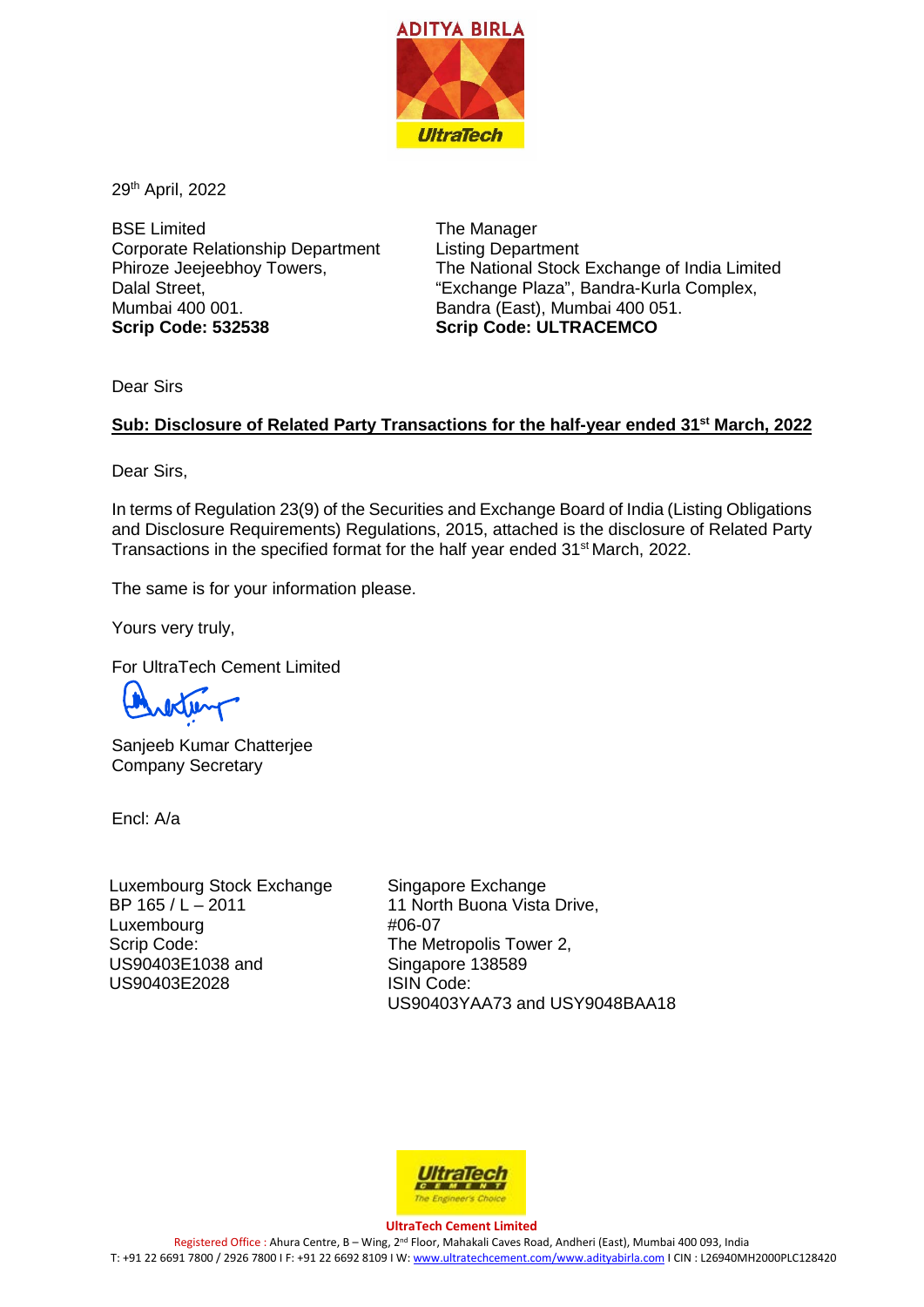| Nature (loan/<br>advance/inter-<br>corporate deposit/(%)<br>investment) | <b>Interest Rate</b> | <b>Tenure</b> | Secured/<br>unsecured | <b>Purpose for which the</b><br>funds will be utilised<br>by the ultimate<br>receipent of funds<br>(end-usage) |
|-------------------------------------------------------------------------|----------------------|---------------|-----------------------|----------------------------------------------------------------------------------------------------------------|
|                                                                         |                      |               |                       |                                                                                                                |
|                                                                         |                      |               |                       |                                                                                                                |
|                                                                         |                      |               |                       |                                                                                                                |
|                                                                         |                      |               |                       |                                                                                                                |
|                                                                         |                      |               |                       |                                                                                                                |
|                                                                         |                      |               |                       |                                                                                                                |
|                                                                         |                      |               |                       |                                                                                                                |
|                                                                         |                      |               |                       |                                                                                                                |
|                                                                         |                      |               |                       |                                                                                                                |
|                                                                         |                      |               |                       |                                                                                                                |
|                                                                         |                      |               |                       |                                                                                                                |
|                                                                         |                      |               |                       |                                                                                                                |
|                                                                         |                      |               |                       |                                                                                                                |
|                                                                         |                      |               |                       |                                                                                                                |
|                                                                         |                      |               |                       |                                                                                                                |
|                                                                         |                      |               |                       |                                                                                                                |
|                                                                         |                      |               |                       |                                                                                                                |
|                                                                         |                      |               |                       |                                                                                                                |
|                                                                         |                      |               |                       |                                                                                                                |
|                                                                         |                      |               |                       |                                                                                                                |
|                                                                         |                      |               |                       |                                                                                                                |
|                                                                         |                      |               |                       |                                                                                                                |
| Inter-corporate<br>deposit                                              | 1 month MCLR         | 12<br>months  | Unsecured             | Refinancing of<br>borrowings                                                                                   |
|                                                                         |                      |               |                       |                                                                                                                |
|                                                                         |                      |               |                       |                                                                                                                |
|                                                                         |                      |               |                       |                                                                                                                |
|                                                                         |                      |               |                       |                                                                                                                |
|                                                                         |                      |               |                       |                                                                                                                |
|                                                                         |                      |               |                       | Investment in                                                                                                  |
| Investment                                                              | N.A                  | N.A           | N.A                   | renewable energy<br>capacity                                                                                   |
|                                                                         |                      |               |                       |                                                                                                                |
|                                                                         |                      |               |                       |                                                                                                                |
|                                                                         |                      |               |                       |                                                                                                                |
|                                                                         |                      |               |                       |                                                                                                                |

**Details of the loans, inter-corporate deposits, advances or investments**

|                              |                                                                                     |                                                                                    |                                                                      |                                                                   |                                                                                       | ₹ in Crores                                                  | Additional disclosure of related party transactions - applicable only in case the related party tra<br>corporate deposits, advances or investments made or given by the listed entity/subsidiary. These<br>once, during the reporting period when such transaction was undertaken. |                        |                                                                                                                               |  |                                               |                                                                         |                          |               |                          |
|------------------------------|-------------------------------------------------------------------------------------|------------------------------------------------------------------------------------|----------------------------------------------------------------------|-------------------------------------------------------------------|---------------------------------------------------------------------------------------|--------------------------------------------------------------|------------------------------------------------------------------------------------------------------------------------------------------------------------------------------------------------------------------------------------------------------------------------------------|------------------------|-------------------------------------------------------------------------------------------------------------------------------|--|-----------------------------------------------|-------------------------------------------------------------------------|--------------------------|---------------|--------------------------|
|                              |                                                                                     |                                                                                    |                                                                      |                                                                   |                                                                                       |                                                              | In case monies are due to either<br>party as a result of the<br>transaction                                                                                                                                                                                                        |                        | In case any financial indebtedness is incurred to<br>make or give loans, inter-corporate deposits,<br>advances or investments |  | Details of the loans, inter-corporate deposit |                                                                         |                          |               |                          |
| Sr. No                       | Name of the listed entity entering Name of the counterparty<br>into the transaction |                                                                                    | <b>Relationship of the</b><br>counterparty with the<br>listed entity | Type of related party transaction                                 | Value of the<br>related party<br>transaction as<br>approved by the<br>audit committee | Value of<br>transaction<br>during the<br>reporting<br>period | <b>Opening</b><br>balance                                                                                                                                                                                                                                                          | <b>Closing Balance</b> | <b>Nature of indebtedness</b><br>(loan/issuance of debt/ Cost<br>any other etc.)                                              |  | <b>Tenure</b>                                 | Nature (loan/<br>advance/inter-<br>corporate deposit/(%)<br>investment) | <b>Interest Rate</b>     | <b>Tenure</b> | <b>Sec</b><br><b>uns</b> |
|                              |                                                                                     |                                                                                    |                                                                      |                                                                   |                                                                                       |                                                              |                                                                                                                                                                                                                                                                                    |                        |                                                                                                                               |  |                                               |                                                                         |                          |               |                          |
|                              | <b>UltraTech Cement Limited</b>                                                     | <b>Grasim Industries Limited</b>                                                   | <b>Holding Company</b>                                               | Sale of goods                                                     | 30.00                                                                                 | 10.02                                                        | 0.70                                                                                                                                                                                                                                                                               | 0.51                   |                                                                                                                               |  |                                               |                                                                         |                          |               |                          |
| 2<br>$\overline{\mathbf{3}}$ | <b>UltraTech Cement Limited</b><br><b>UltraTech Cement Limited</b>                  | Grasim Industries Limited<br>Aditya Birla Housing Finance Limited                  | <b>Holding Company</b><br><b>Fellow Subsidiary</b>                   | Rendering of services<br>Rendering of services                    | 6.00<br>2.00                                                                          | 1.04<br>0.05                                                 | 0.00                                                                                                                                                                                                                                                                               | 0.05                   |                                                                                                                               |  |                                               |                                                                         |                          |               |                          |
| $\overline{4}$               | <b>UltraTech Cement Limited</b>                                                     | Aditya Birla Power Composites Limited                                              | <b>Fellow Subsidiary</b>                                             | Sale of goods                                                     | 2.00                                                                                  | 0.04                                                         |                                                                                                                                                                                                                                                                                    |                        |                                                                                                                               |  |                                               |                                                                         |                          |               |                          |
| 5                            | UltraTech Cement Limited                                                            | Grasim Industries Limited                                                          | <b>Holding Company</b>                                               | Purchase of goods and services                                    | 11.50                                                                                 | 0.86                                                         | $-0.11$                                                                                                                                                                                                                                                                            | $-0.31$                |                                                                                                                               |  |                                               |                                                                         |                          |               |                          |
| 6                            | UltraTech Cement Limited                                                            | Grasim Industries Limited                                                          | <b>Holding Company</b>                                               | Sale of fixed assets                                              | 3.00                                                                                  | 0.23                                                         |                                                                                                                                                                                                                                                                                    |                        |                                                                                                                               |  |                                               |                                                                         |                          |               |                          |
| $\overline{7}$               | <b>UltraTech Cement Limited</b>                                                     | Aditya Birla Housing Finance Limited                                               | Fellow Subsidiary                                                    | Purchase of fixed assets                                          | 2.00                                                                                  | 0.08                                                         |                                                                                                                                                                                                                                                                                    |                        |                                                                                                                               |  |                                               |                                                                         |                          |               |                          |
| 8                            | <b>UltraTech Cement Limited</b>                                                     | <b>Grasim Industries Limited</b>                                                   | <b>Holding Company</b>                                               | Rent payment                                                      | 1.00                                                                                  | 0.05                                                         | 0.81                                                                                                                                                                                                                                                                               | 0.61                   |                                                                                                                               |  |                                               |                                                                         |                          |               |                          |
| -9                           | UltraTech Cement Limited                                                            | Samruddhi Swastik Trading and<br>Investments Limited                               | Fellow Subsidiary                                                    | Receiving of services                                             | 2.00                                                                                  | 0.59                                                         | 0.71                                                                                                                                                                                                                                                                               | 0.72                   |                                                                                                                               |  |                                               |                                                                         |                          |               |                          |
| 10                           | UltraTech Cement Limited                                                            | <b>ABNL Investment Limited</b>                                                     | <b>Fellow Subsidiary</b>                                             | Security Deposit given                                            | 1.00                                                                                  | 0.18<br>1.52                                                 | 1.64                                                                                                                                                                                                                                                                               | 1.86                   |                                                                                                                               |  |                                               |                                                                         |                          |               |                          |
| 11<br>12                     | <b>UltraTech Cement Limited</b><br><b>UltraTech Cement Limited</b>                  | <b>ABNL Investment Limited</b><br>Grasim Industries Limited                        | Fellow Subsidiary<br><b>Holding Company</b>                          | Rent payment<br>Receiving of services                             | 4.00<br>0.06                                                                          | 0.02                                                         |                                                                                                                                                                                                                                                                                    |                        |                                                                                                                               |  |                                               |                                                                         |                          |               |                          |
| 13                           | UltraTech Cement Limited                                                            | Aditya Birla Health Insurance Limited                                              | <b>Fellow Subsidiary</b>                                             | Receiving of services                                             | 70.00                                                                                 |                                                              | 0.01                                                                                                                                                                                                                                                                               | 0.01                   |                                                                                                                               |  |                                               |                                                                         |                          |               |                          |
| 14                           | UltraTech Cement Limited                                                            | UltraTech Nathdwara Cement<br>Limited                                              | Wholly owned<br>Subsidiary                                           | Sale of goods                                                     | 467.00                                                                                | 217.94                                                       |                                                                                                                                                                                                                                                                                    |                        |                                                                                                                               |  |                                               |                                                                         |                          |               |                          |
| 15                           | UltraTech Cement Limited                                                            | UltraTech Nathdwara Cement<br>Limited                                              | Wholly owned<br>Subsidiary                                           | Purchase of goods                                                 | 15.00                                                                                 | 2.47                                                         | $-2.80$                                                                                                                                                                                                                                                                            | $-5.09$                |                                                                                                                               |  |                                               |                                                                         |                          |               |                          |
| 16                           | UltraTech Cement Limited                                                            | UltraTech Nathdwara Cement<br>Limited                                              | Wholly owned<br>Subsidiary                                           | Sale of fixed assets                                              | 1.00                                                                                  | 0.24                                                         |                                                                                                                                                                                                                                                                                    |                        |                                                                                                                               |  |                                               |                                                                         |                          |               |                          |
| 17                           | UltraTech Cement Limited                                                            | UltraTech Nathdwara Cement<br>Limited                                              | Wholly owned<br>Subsidiary                                           | Purchase of fixed assets                                          | 15.00                                                                                 | 3.84                                                         |                                                                                                                                                                                                                                                                                    |                        |                                                                                                                               |  |                                               |                                                                         |                          |               |                          |
| 18                           | UltraTech Cement Limited                                                            | UltraTech Nathdwara Cement<br>Limited                                              | Wholly owned<br>Subsidiary                                           | Rendering of services                                             | 1.00                                                                                  | 0.21                                                         |                                                                                                                                                                                                                                                                                    |                        |                                                                                                                               |  |                                               |                                                                         |                          |               |                          |
| 19                           | JltraTech Cement Limited                                                            | Bhagwati Limestone Company Private<br>Limited                                      | Wholly owned<br>Subsidiary                                           | Rendering of services                                             | 1.00                                                                                  | 0.10                                                         | 1.01                                                                                                                                                                                                                                                                               | 0.86                   |                                                                                                                               |  |                                               |                                                                         |                          |               |                          |
| 20                           | UltraTech Cement Limited                                                            | UltraTech Nathdwara Cement<br>Limited                                              | Wholly owned<br>Subsidiary                                           | Sale of clinker                                                   | 200.00                                                                                | 72.65                                                        |                                                                                                                                                                                                                                                                                    |                        |                                                                                                                               |  |                                               |                                                                         |                          |               |                          |
| 21                           | UltraTech Cement Limited                                                            | UltraTech Nathdwara Cement<br>Limited                                              | Wholly owned<br>Subsidiary                                           | Purchase of cement and clinker                                    | 2,200.00                                                                              | 1,190.11                                                     | 238.71                                                                                                                                                                                                                                                                             | 167.79                 |                                                                                                                               |  |                                               |                                                                         |                          |               |                          |
| 22                           | UltraTech Cement Limited                                                            | UltraTech Nathdwara Cement<br>Limited                                              | Wholly owned<br>Subsidiary                                           | Rent received                                                     | 0.08                                                                                  | 0.01                                                         |                                                                                                                                                                                                                                                                                    |                        |                                                                                                                               |  |                                               |                                                                         |                          |               |                          |
| 23                           | UltraTech Cement Limited                                                            | UltraTech Nathdwara Cement<br>Limited                                              | Wholly owned<br>Subsidiary                                           | Inter-corporate deposit                                           | 3,100.00                                                                              | 2,500.00                                                     | 508.76                                                                                                                                                                                                                                                                             | 2,566.76               |                                                                                                                               |  |                                               | Inter-corporate<br>deposit                                              | 1 month MCLR $\sqrt{12}$ | months        |                          |
| 24                           | UltraTech Cement Limited                                                            | UltraTech Nathdwara Cement<br>Limited                                              | Wholly owned<br>Subsidiary                                           | Inter-corporate deposit repayment and<br>Interest Income received |                                                                                       | 541.50                                                       | 2.78                                                                                                                                                                                                                                                                               |                        |                                                                                                                               |  |                                               |                                                                         |                          |               |                          |
| 25                           | UltraTech Cement Limited                                                            | UltraTech Cement Lanka Private Limited                                             | Subsidiary                                                           | Sale of goods and services                                        | 420.00                                                                                | 99.52                                                        | 75.31                                                                                                                                                                                                                                                                              | 90.43                  |                                                                                                                               |  |                                               |                                                                         |                          |               |                          |
| 26                           | UltraTech Cement Limited                                                            | UltraTech Cement Lanka Private Limited<br>UltraTech Cement Middle East Investments | Subsidiary<br>Wholly owned                                           | Rendering of services                                             | 100.00                                                                                | 34.42                                                        |                                                                                                                                                                                                                                                                                    |                        |                                                                                                                               |  |                                               |                                                                         |                          |               |                          |
| 27                           | UltraTech Cement Limited                                                            | Limited<br>Bhagwati Limestone Company Private                                      | Subsidiary<br>Wholly owned                                           | Dividend income                                                   |                                                                                       | 2.69                                                         | 3.77                                                                                                                                                                                                                                                                               | 1.18                   |                                                                                                                               |  |                                               |                                                                         |                          |               |                          |
| 28                           | UltraTech Cement Limited                                                            | Limited                                                                            | Subsidiary                                                           | Rent received                                                     | 0.03                                                                                  | 0.00                                                         |                                                                                                                                                                                                                                                                                    |                        |                                                                                                                               |  |                                               |                                                                         |                          |               |                          |
| 29                           | UltraTech Cement Limited                                                            | Aditya Birla Renewables SPV 1 Limited                                              | Associate                                                            | Purchase of goods and services                                    | 70.00                                                                                 | 16.49                                                        | $-3.65$                                                                                                                                                                                                                                                                            | $-5.45$                |                                                                                                                               |  |                                               |                                                                         |                          |               |                          |
| 30                           | UltraTech Cement Limited                                                            | Aditya Birla Renewables Energy Limited                                             | Associate                                                            | Investment in equity shares                                       | 25.00                                                                                 | 1.29                                                         | 3.42                                                                                                                                                                                                                                                                               | 4.71                   |                                                                                                                               |  |                                               | Investment                                                              | N.A                      | N.A           | N.A                      |
| 31                           | UltraTech Cement Limited                                                            | Aditya Birla Renewables Energy Limited                                             | Associate                                                            | Purchase of goods and services                                    | 25.00                                                                                 | 5.92                                                         |                                                                                                                                                                                                                                                                                    |                        |                                                                                                                               |  |                                               |                                                                         |                          |               |                          |
| 32                           | UltraTech Cement Limited                                                            | Aditya Birla Renewables SPV 1 Limited                                              | Associate                                                            | Dividend income                                                   |                                                                                       | 1.63                                                         |                                                                                                                                                                                                                                                                                    |                        |                                                                                                                               |  |                                               |                                                                         |                          |               |                          |
| 33                           | UltraTech Cement Limited                                                            | Aditya Birla Management Corporation<br>Private Limited                             | Other related party in<br>which directors are<br>interested          | Receiving of services                                             | 390.00                                                                                | 216.12                                                       | 40.03                                                                                                                                                                                                                                                                              | 6.90                   |                                                                                                                               |  |                                               |                                                                         |                          |               |                          |
| 34                           | UltraTech Cement Limited                                                            | Aditya Birla Management Corporation<br>Private Limited                             | Other related party in<br>which directors are<br>interested          | Purchase of fixed assets                                          | 10.00                                                                                 | 0.06                                                         |                                                                                                                                                                                                                                                                                    |                        |                                                                                                                               |  |                                               |                                                                         |                          |               |                          |



Additional disclosure of related party transactions - applicable only in case the related party transaction relates to loans, intercorporate deposits, advances or investments made or given by the listed entity/subsidiary. These details need to be disclosed only

## **UltraTech Cement Limited**

## **Related Party Transaction for the half year ended 31.03.2022**